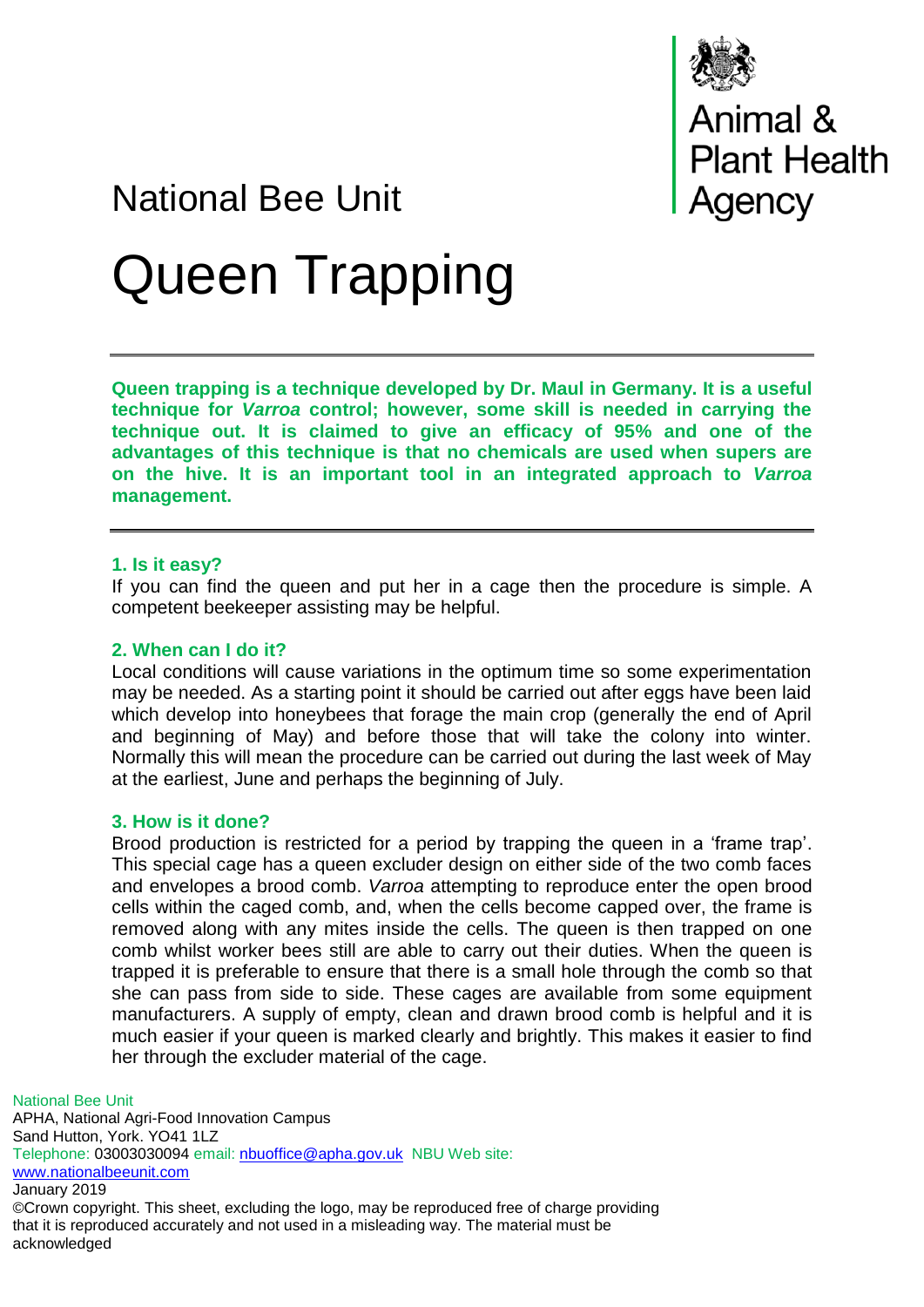# **The technique is as follows:**

### **Start.**

Find and place the queen on empty drawn brood comb in a frame trap and wrap the cage around comb *'A'.* The cage is then placed in the centre of the brood nest but as it is wider than a standard brood comb you may need to remove the dummy board or replace a frame with a dummy board. If using substitute comb it will have to replace an existing comb.

## **Day 9**

Return to the colony and remove the cage. Examine the comb carefully through the excluder and find where the queen is. Open the cage and put the queen into a suitable container for safekeeping. Mark the frame *'A'* that she was trapped on with a drawing pin or similar and place back into the centre of the brood nest.

Examine the other brood frames for queen cells and destroy them. Select an empty brood frame, from the colony, or bring in a substitute, place the queen onto the comb and wrap the cage around it. This is comb *'B'*. Place the cage next to the comb marked with a drawing pin (Incubating comb '*A'*).

# **Day 18**

Go to the colony and remove the incubating comb *'A'.* The cells should now be capped over and the comb can be destroyed or recycled for wax. Next, remove the caged frame and perform the same manipulation with comb **'B'**as was performed on comb **'A'** for day 9. Select an empty brood frame, from the colony, or bring in a substitute, place the queen onto the comb and wrap the cage around it. This is comb **'C'**. Comb **'***B'* now becomes the incubating frame. Mark comb **'B'** with a drawing pin*.* There will be no need to examine the other combs.

# **Day 27**

Go to the colony and remove incubating comb *'B'*, marked with the drawing pin, and destroy it. Remove the cage, which can now be dispensed of, find the queen and return her to the full colony. Mark comb *'C'*, as before and place it in the centre of the brood nest to incubate. There will be no need to examine the other combs.

#### **Day 36**

Go to the colony and remove the incubating comb *'C'* and destroy it. Swarm control examination should resume at this point.

*The 9-day examination period is important. This can be increased to 10 days for one period but should not exceed 19 days for two consecutive periods. This is because worker brood may hatch on day 20 along with captured mites and their progeny. If for practical reasons you wish to trap for 7-day periods, then four combs should be used to maintain efficacy.*

National Bee Unit APHA, National Agri-Food Innovation Campus Sand Hutton, York. YO41 1LZ Telephone: 03003030094 email: [nbuoffice@apha.gov.uk](mailto:nbuoffice@apha.gov.uk) NBU Web site: [www.nationalbeeunit.com](http://www.nationalbeeunit.com/) January 2019 ©Crown copyright. This sheet, excluding the logo, may be reproduced free of charge providing

that it is reproduced accurately and not used in a misleading way. The material must be acknowledged